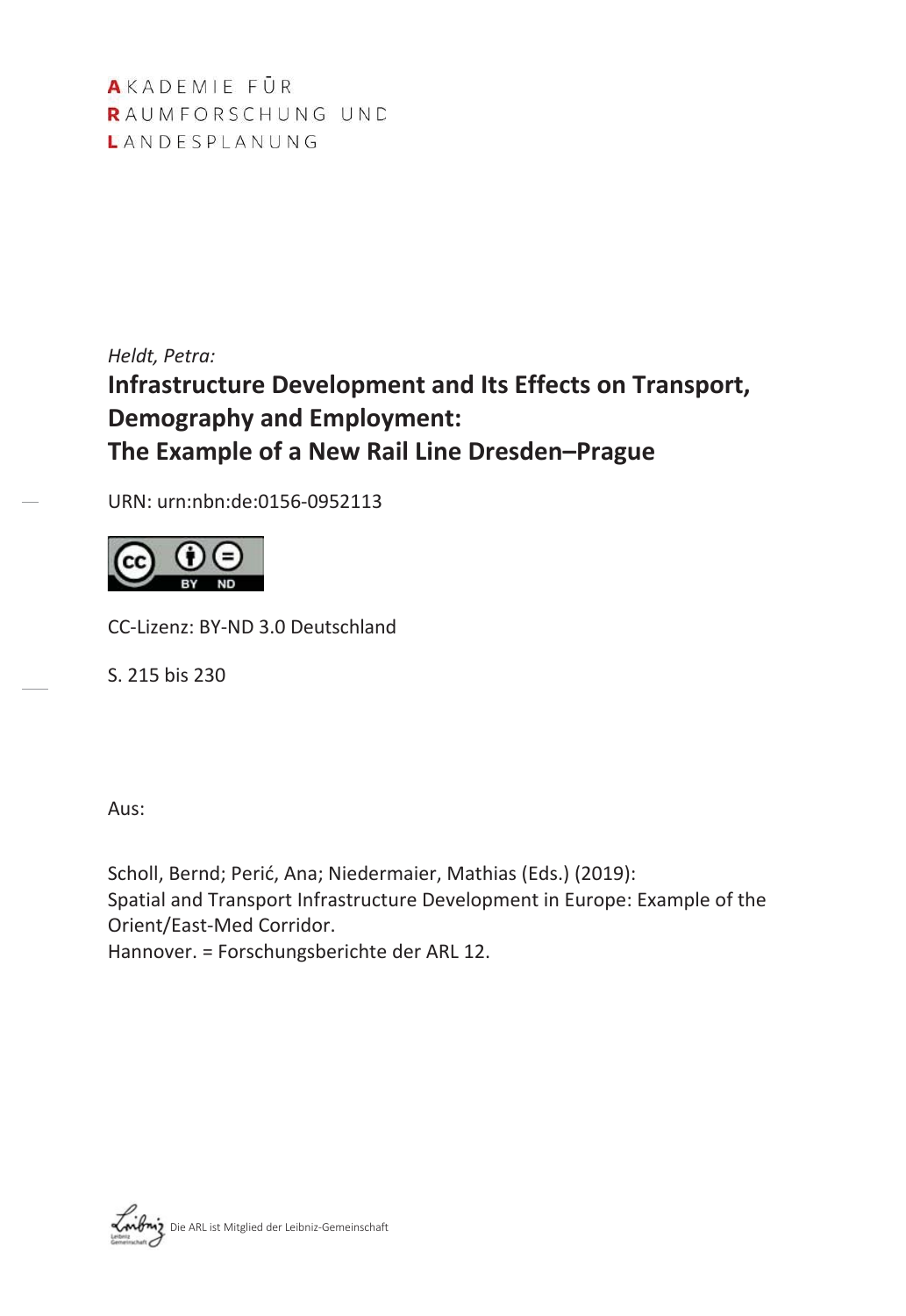### Petra Heldt

# 11 INFRASTRUCTURE DEVELOPMENT AND ITS EFFECTS ON TRANSPORT, DEMOGRAPHY AND EMPLOYMENT: THE EXAMPLE OF A NEW RAIL LINE DRESDEN–PRAGUE

### **Resume**

- 1 The rail line Dresden–Prague a bottleneck on the Orient/East-Med Corridor
- 2 Preliminary Planning Study of a New Railway Line Dresden–Prague
- 2.1 Technical and public law
- 2.2 Optimization of the route alignment
- 2.3 Operational concept
- 3 Effects of the new line
- 3.1 Transport impacts
- 3.2 Environmental impacts
- 3.3 Economy and labor market impacts
- 3.4 Industrial settlement impacts
- 3.5 Tourism impacts
- 4 Further implementation schedule
- 5 Initiative of the Free State of Saxony
- 6 New rail line Dresden–Prague EGTC

Literature

### **Abstract**

This report describes the relation between the core network corridor Orient/East-Med and the elimination of one serious bottleneck with the example of the planned new railway line Dresden–Prague. In cooperation between the Free State of Saxony and the Czech Republic first preplanning studies were elaborated for a new cross border track, which will bring the regions closer together and has positive effects for a modal shift to rail as well as for the regional economy and development.

The basis of this report are results of the study for the new line from 2015. An incorporation of interim new proposals for a route guidance has not been made due to the lack of depth of investigation of these alternatives at the moment.

### **Keywords**

Trans-European Transport Network – Orient/East-Med Corridor – Free State of Saxony – Czech Republic – European Grouping on Territorial Cooperation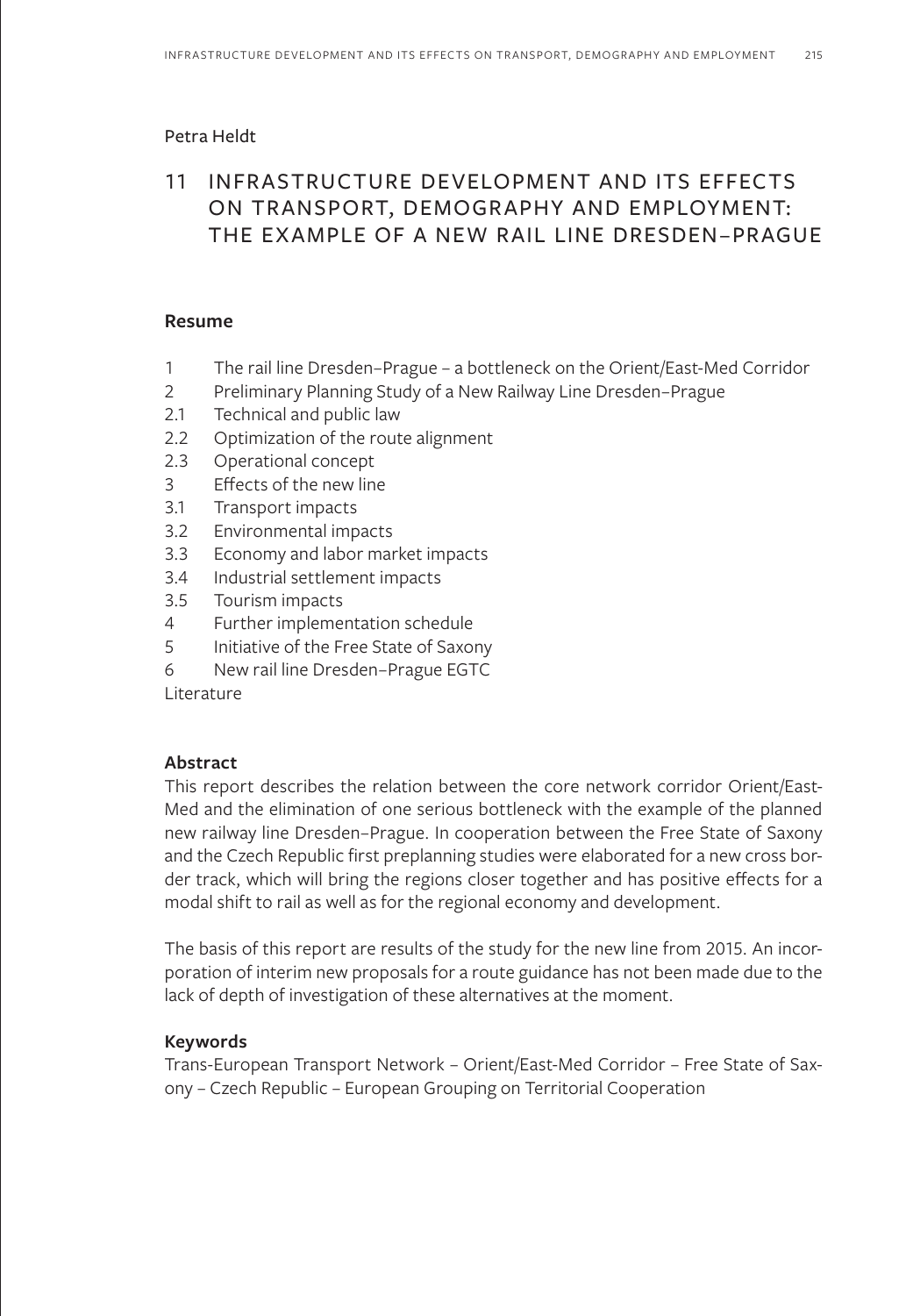# **Infrastrukturentwicklung und ihre Auswirkungen auf Verkehr, Demographie und Beschäftigung: Das Beispiel einer neuen Eisenbahnstrecke Dresden–Prag**

### **Kurzfassung**

Der Beitrag verdeutlicht den Zusammenhang zwischen dem Kernnetzkorridor Orient/ East-Med und der Beseitigung eines gravierenden Engpasses am Beispiel der geplanten neuen Eisenbahnstrecke Dresden–Prag. In Zusammenarbeit des Freistaates Sachsen und der Tschechischen Republik wurden erste Vorplanungsstudien für eine neue grenzüberschreitende Strecke erarbeitet, die die Regionen näher zusammenbringt und positive Auswirkungen auf eine Verkehrsverlagerung auf die Schiene sowie auf die regionale Wirtschaft und Entwicklung hat.

Grundlage dieses Beitrags sind die Ergebnisse der Studie für die neue Linie von 2015. Zwischenzeitlich neu vorgeschlagene Routenführungen wurden nicht aufgenommen, da diese Alternativen bislang nicht gründlich genug geprüft werden konnten.

### **Schlüsselwörter**

Transeuropäisches Verkehrsnetz – Orient/East-Med Corridor – Freistaat Sachsen – Tschechische Republik– Europäischer Verbund für territoriale Zusammenarbeit

### **1 The rail line Dresden–Prague – a bottleneck on the Orient/East-Med Corridor**

Good infrastructure for passenger and freight transport in all modes is a precondition for economic growth and development in the EU countries and their neighbors. In the European revision process of the Transport Network (TEN-T) the EU Commission launched its own study for each of the nine multimodal Transport Core Network Corridors including the Orient-East/Med Corridor (OEM). Within the study of OEM several bottlenecks have been identified. A key bottleneck of the OEM Corridor is the rail line Dresden–Prague along the valley of the river Elbe (EC 2014). In the cross-border section between the towns Pirna (DE) and Děčín (CZ) this line is double tracked, but heavily used by local and long distance passenger transport as well as a constantly growing number of freight trains. Figure 1 shows the existing line along the Elbe river (black and white dashed) and the new cross border section (red and white dashed).

In 2016, the capacity utilization of this section reached a level of more than 82%, the second most frequently used rail freight border crossing in Germany (see Fig. 2).

Because of the curved route, especially on the German side, travel speed varies between 80 and 120km/h. An upgrade is not possible, because the river valley is too narrow. The Saxon-Bohemia region is an important natural reserve and an area of tourism.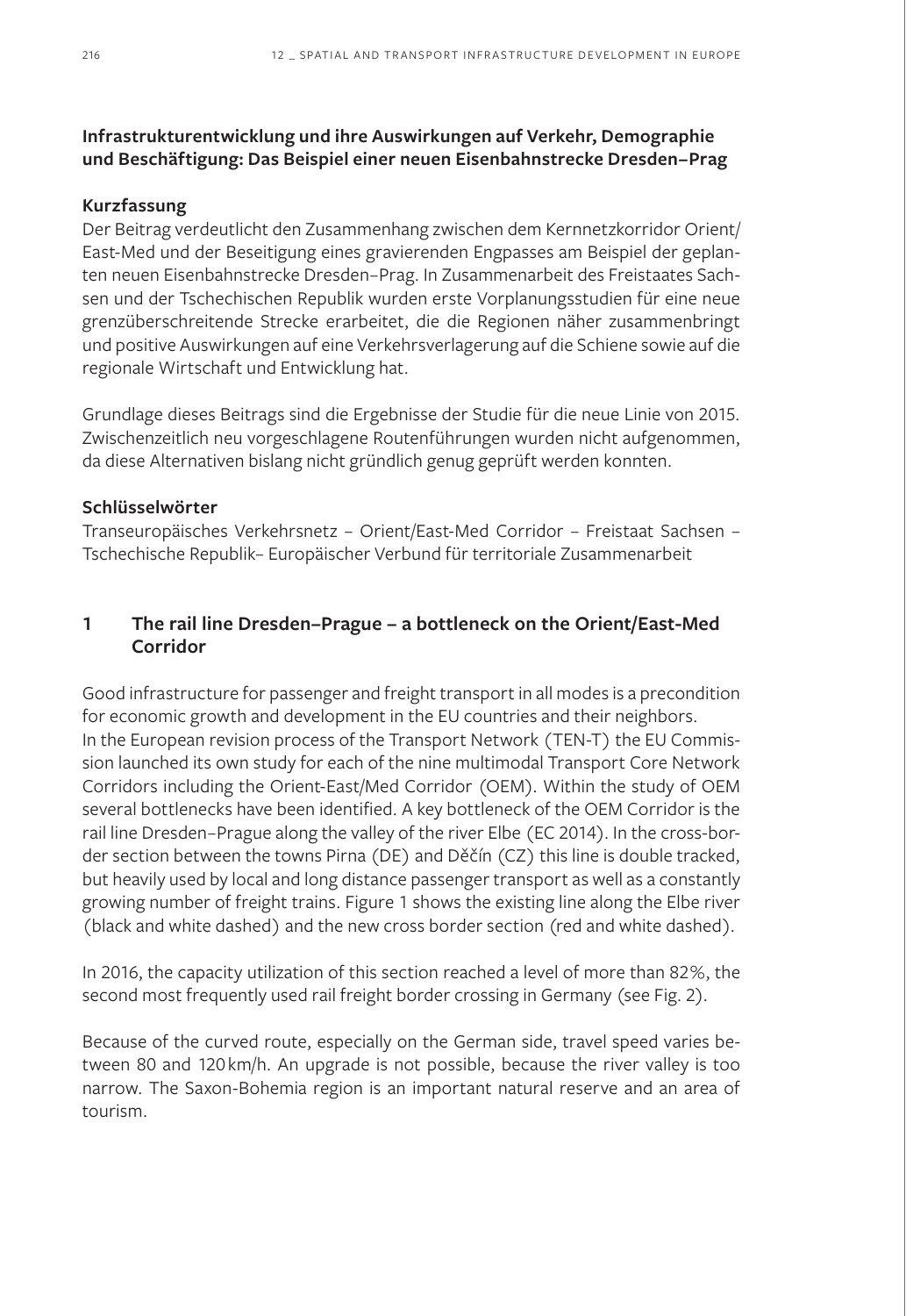

*Fig. 1: Dresden–Prague route / Source: SMWA 2015*

The common main objectives for a new route are:

- > Reduction of travel time for long-distance passenger transport
- > Increase of capacity for freight transport
- > Reduction of noise pollution in the Elbe valley by shifting most of the freight trains to the new line
- > Provision of a flood-safe connection to the Czech Republic

To remove the bottleneck between Saxony and the Czech Republic a Preliminary Planning Study for this new railway line link was launched in 2014 (SMWA 2015).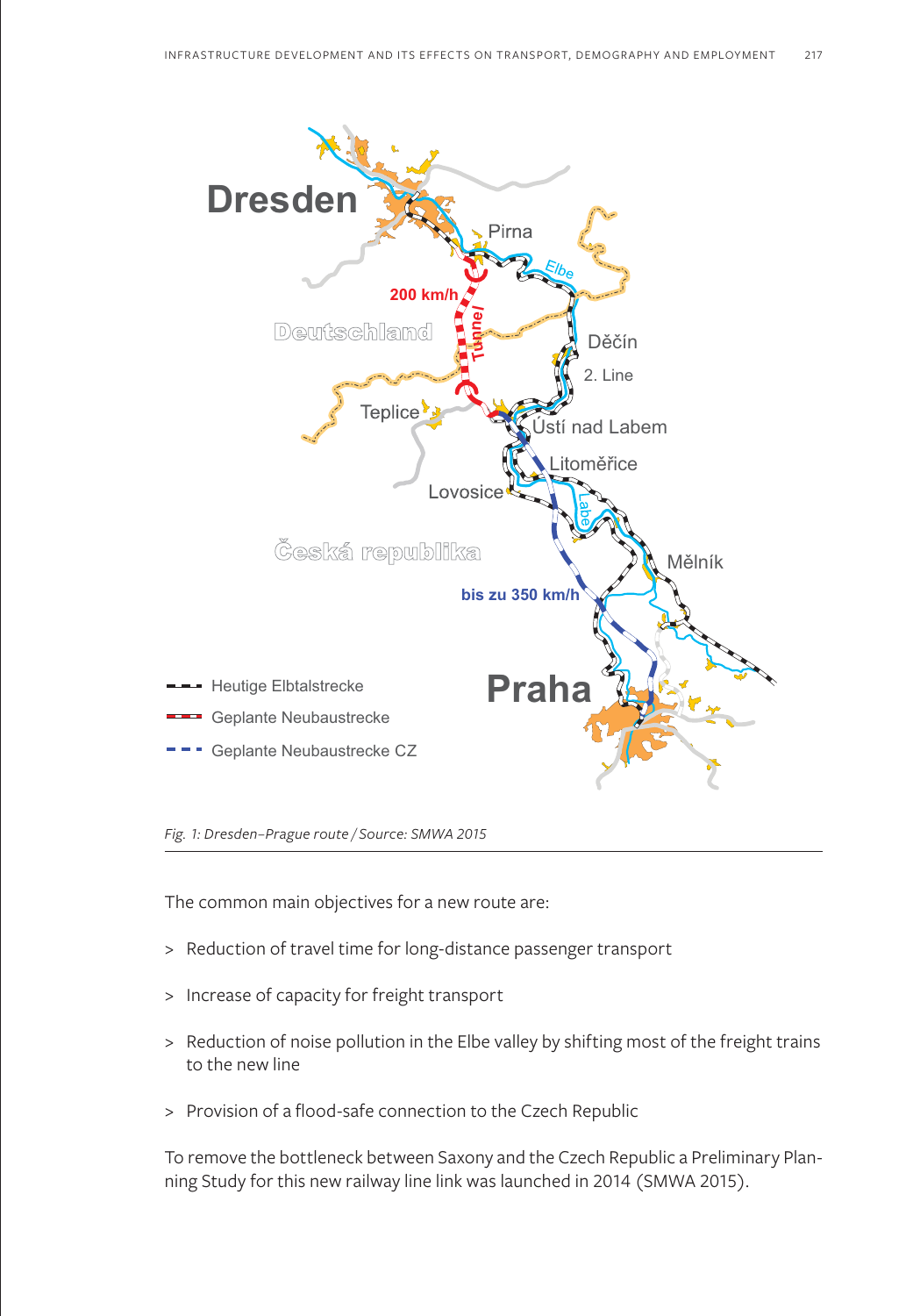

*Fig. 2: Annual development of the number of border crossings by freight trains at the German border stations / Source: DB Netz AG 2017*

This article gives an overview of the cooperation between German and Czech partners to elaborate a solution for the rail connection between Dresden and Prague. The common aim of the cooperation was to find an alternative route outside the Elbe valley under consideration of the technical requirements of the EU and the aspects of regional development.

### **2 Preliminary Planning Study for a new railway line Dresden–Prague**

The Preliminary Planning Study 2015 was jointly prepared by the Saxon Ministry for Economic Affairs, Labor and Transport (SMWA), the Czech Ministry of Transport (CZ MoT), several German and Czech planning companies and both infrastructure managers, the Deutsche Bahn Netz AG (DB Netz) and Správa Železníční dopravni Cesty (SŽDC) as well as other specialists. This study was the basis of the cost-benefit-analysis by the Federal Ministry of Transport and Digital Infrastructure (BMVI) in Germany as a precondition for the inclusion of the project in the German Federal Transport Infrastructure Plan 2030 (BVWP). The EU Commission co-financed this study with 50%.

# **2.1 Technical and public law**

The technical and public law was compared and relevant technical regulations were listed. Under the Technical Specification of Interoperability (TSI) on the German side, plenty of additional regulations exist for high speed lines. All of them are compliant to EU law. In contrast to Germany, no such regulations exist on the Czech side, since no high speed line is in operation here yet. For the preliminary study, therefore the decision was made to follow the German rules for infrastructure parameters.

In public law differences exist between both sides of the border (see Fig. 3). A separate working group was formed to tackle this task. "The public planning procedures in Germany can be structured in a 'National Transport Planning' period with first pre-fea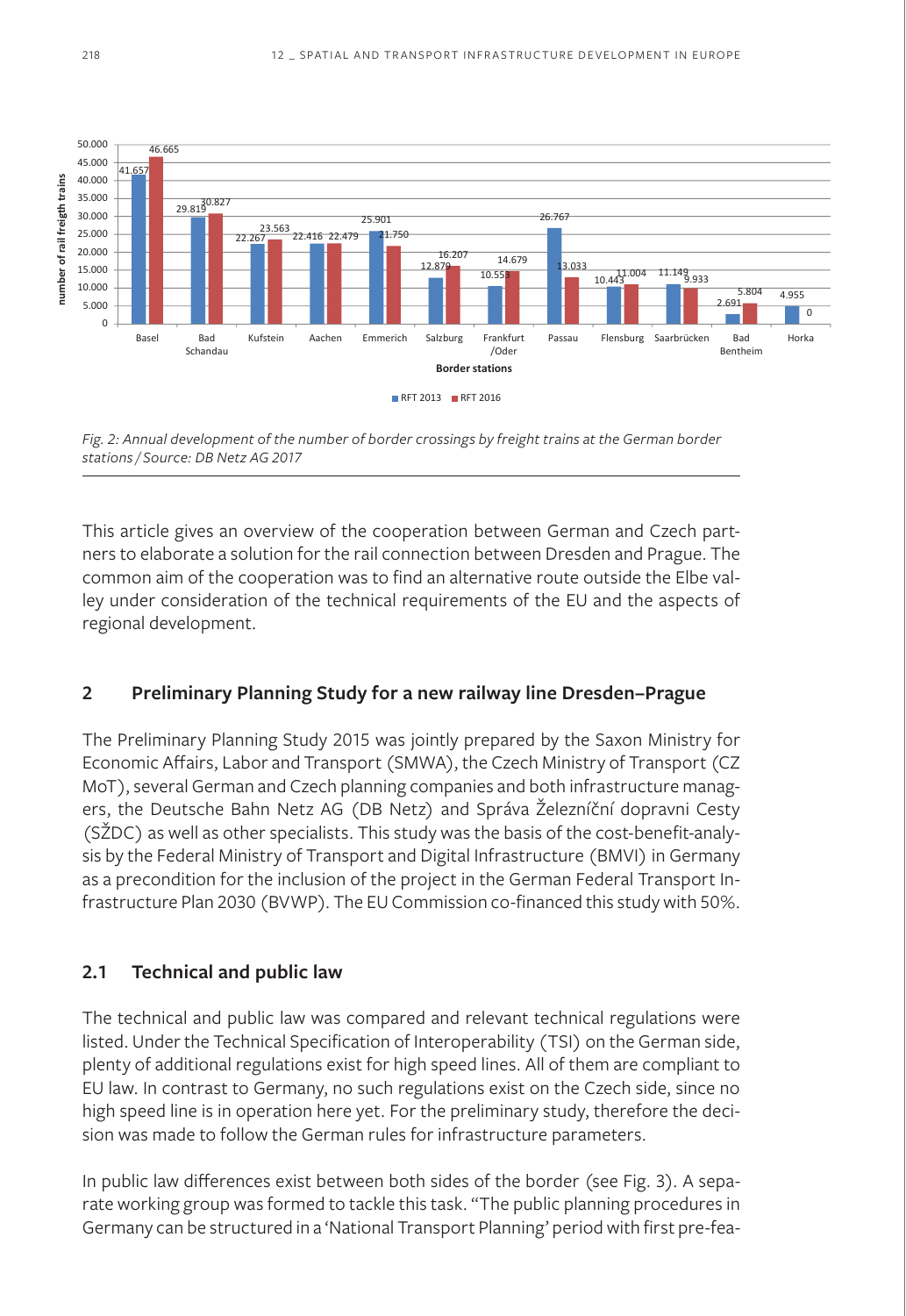sibility studies, a subsequent 'regional assessment period' and ending with the building permission" (SMWA 2015, task 1.2.2). While "the legal planning procedures in the Czech Republic are structured in a 'Pre-investment period' starting from the first pre-feasibility study and ending with the regional assessment, and a subsequent 'Investment period' ending with the building permission" (SMWA 2015, task 1.2.1).

The knowledge of these differences is important for the further preparation of the project and the necessary planning steps.



*Fig. 3: Comparison of public law / Source: SMWA 2015*

### **2.2 Optimization of the route alignment**

The second and main point of the study was an update of the alignment of the route considering several aspects on the German side. All existing alternatives outside the Elbe valley have to cross the Ore Mountains as a natural border between Saxony and the Czech Republic with a long tunnel. Therefore, an investigation of the geology as well as environmental evaluation was included under that point. The aim was to minimize the impact of the route on the environment and settlements under consideration of geophysical, hydrological and technical requirements.

The new line will leave the Elbe valley from the town Heidenau in the southeast of Dresden. The maximum slope – considering the requirements of rail freight – is limited to 12‰ behind the turnout point. After two short tunnel sections a long bridge over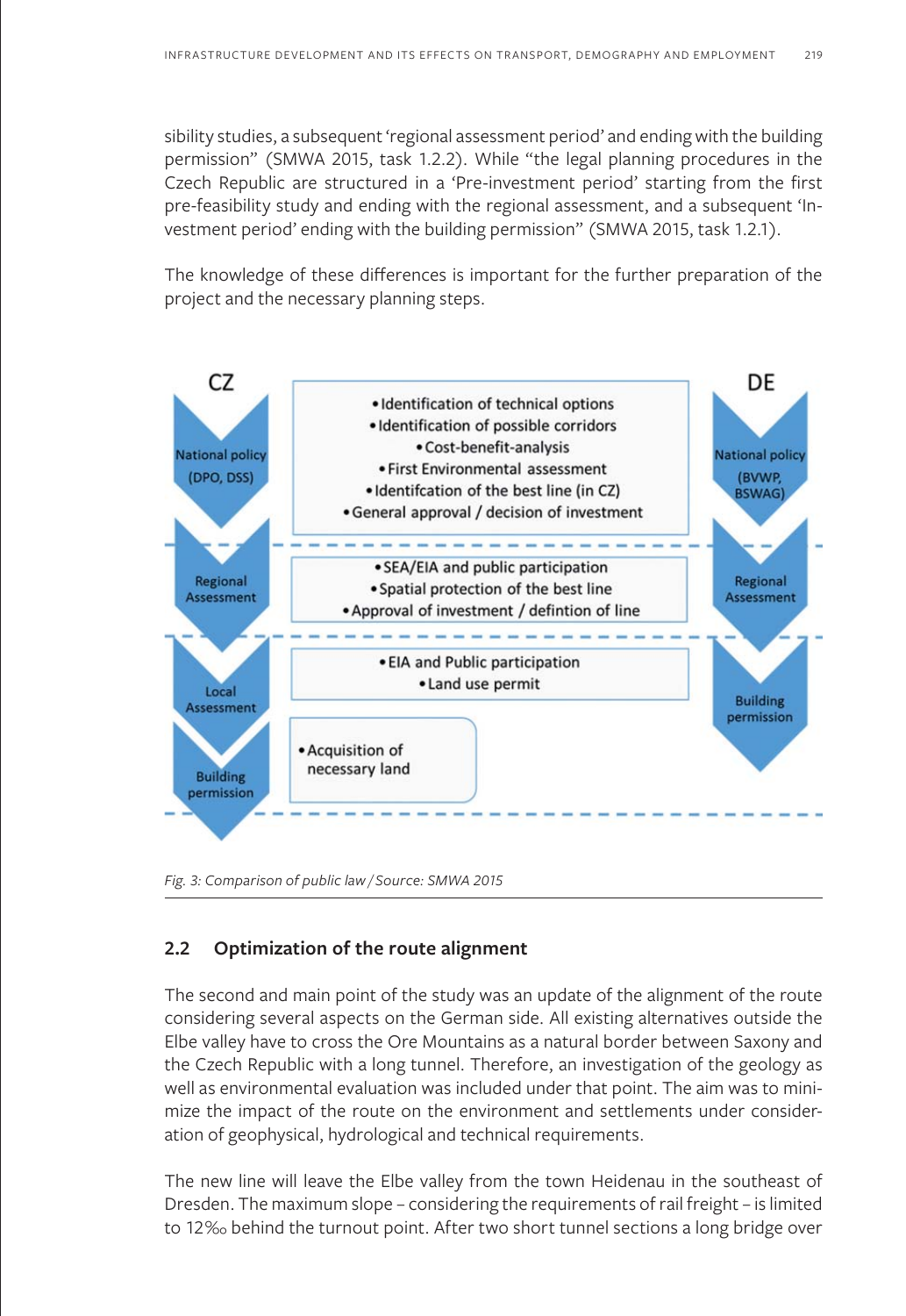

*Fig. 4: Longitudinal Section – cross border tunnel / Source: SMWA 2015*

the Seidewitz valley with a length of around 1040m and a height of 40m above ground level follows.

Between the bridge over the Seidewitz valley and the northern portal of the base tunnel an overtaking station with four parallel tracks is included to fulfill the requirements of DB regulation 413 (DB Netz AG n.y.). This station allows the track-switching of slower trains or a stop in case of emergency. Then the approximately 26.5-km-long base tunnel begins, designed as a twin tube tunnel which allows the operation of mixed traffic.

The excavation volume will be approximately 4.8bnm<sup>3</sup>. Most of this volume can be used for re-cultivation of quarries, site setups and landscaping along the open areas of the line.

On the Czech side several alternatives for the routing to Ústí nad Labem as the first stop and then to Prague were investigated. There are two variants from the border to Ústí nad Labem and three from Ústí to Roudnice nad Labem under discussion (see Fig. 5).

The continuation of the new rail line from the German-Czech border is planned in three sections (border–Ústí nad Labem; Ústí nad Labem–Roudnice nad Labem and Roudnice nad Labem–Prague) on the Czech side.

While the first section to Ústí nad Labem will be designed for mixed traffic (passenger and freight trains) and a speed of 200– 230km/h, the continuation to Prague will be used for passenger trains only. This is possible because on the Czech side there are two tracks each left and right of the River Labe which can be used for freight trains.

In 2019 the final route solution shall be now confirmed on the basis of a feasibility study for the new railway line (SŽDC 2017), which started in spring 2017 on the Czech side. As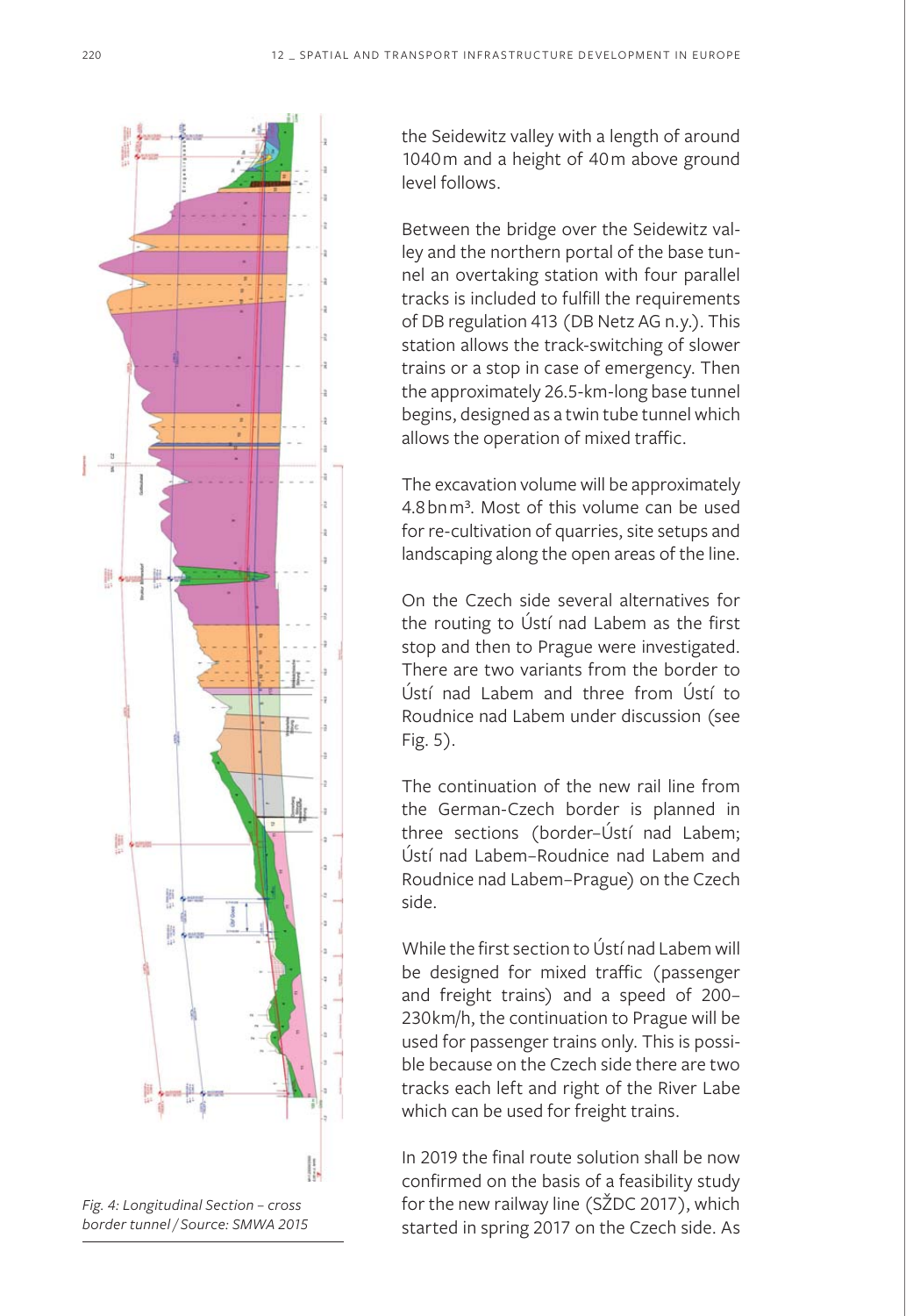

*Fig. 5: Czech variants / Source: MOT 2016*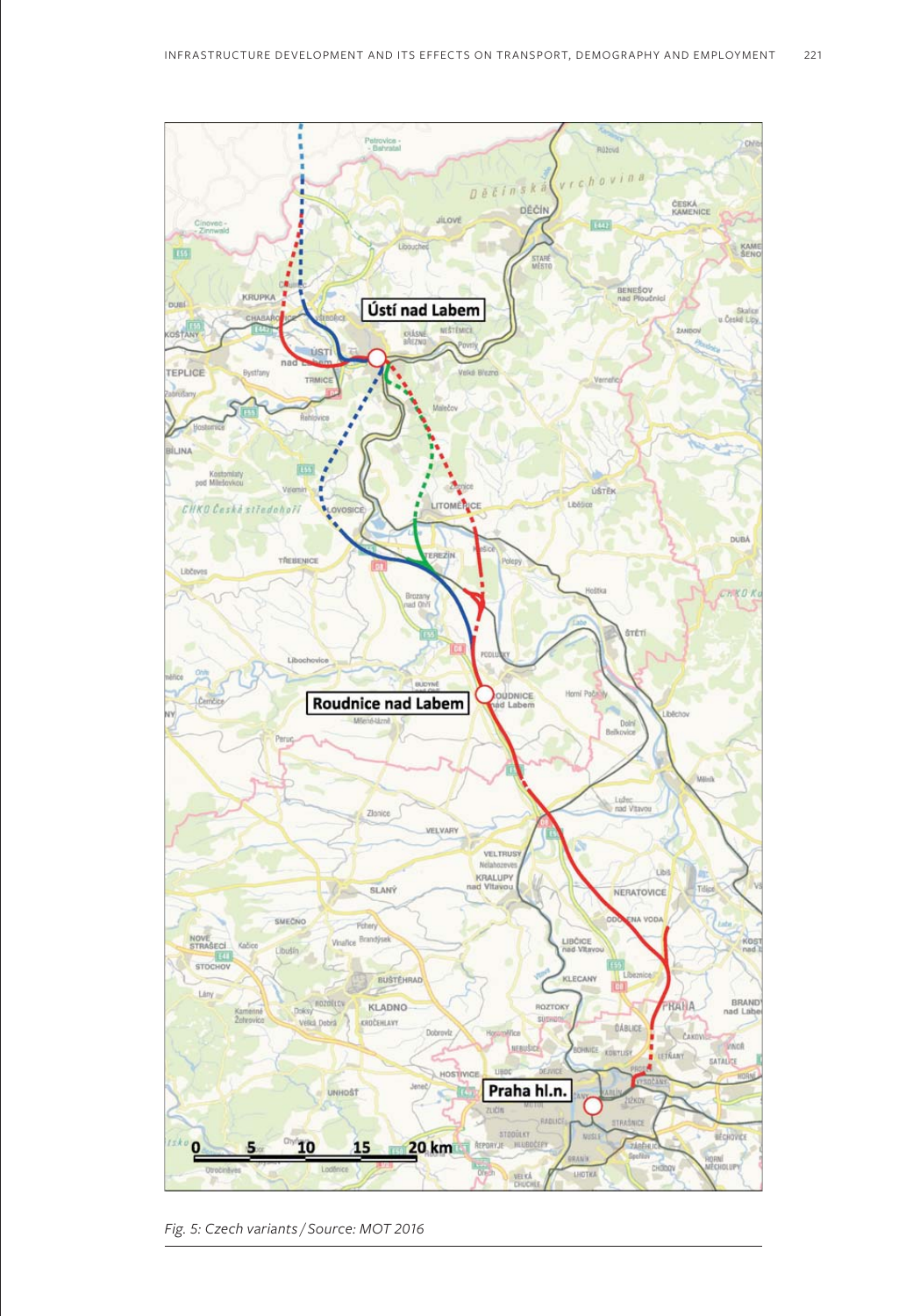a result of this feasibility study, a decision will be taken as to which routing and speed will be the most favorable on the Czech side and where the separation point of passenger and freight trains will be – in Ústí nad Labem or more to the south e.g. in Litomĕřice.

Each variant between Ústí nad Labem–Roudnice nad Labem includes an approx. 15-km-long tunnel beneath the České Středohoří mountains. The rail line for the last section to Prague will be parallel to the D8 motorway.

# **2.3 Operational concept**

The German infrastructure manager DB Netz AG elaborated a timetable study, which took into account the capacity of the nearest nodes on each side of the border as well as the expected future operational concept with: (DB Netz AG 2015)

- > additional international freight trains according to confirmed forecasts,
- > hourly frequency of long-distance passenger trains with a maximum speed of 230km/h instead of 2-hour frequency with a speed of 80–120km/h and
- > a new regional express train to serve the communities along the Elbe valley.

Since summer 2018 the infrastructure managers of Germany and the Czech Republic have coordinated more exactly the future numbers of trains as a precondition for the preplanning phase. In this context an additional regional short distant train on the new line is planned to Tepliče and Most.

The planning study also considered **main infrastructure elements** like bridges and tunnel design and a possible **time and cost frame** for planning and construction was also discussed. Most of the documents of the 2015 study are published under www. nbs-dresden-prag.eu.

# **3 Effects of the new line**

The new route will bring significant benefits under several aspects. With the new line the regions will come closer together. This provides opportunities for the inhabitants of the regions on both sides of the border e. g. in commuter transport, education, tourism and trade.

# **3.1 Transport impacts**

The new line will double the capacity for long-distance passenger trains at high speed from eight trains per direction to 16 and will cut travel time from more than 2 hours to less than 1 hour between Dresden and Prague. Between Dresden and Ŭsti nad Labem as the first stop on the Czech side, travel times will be cut from 60 minutes to 25 minutes. Most of the freight trains will be shifted from the Elbe valley to the new route. Only very long or heavy trains will remain in the Elbe valley.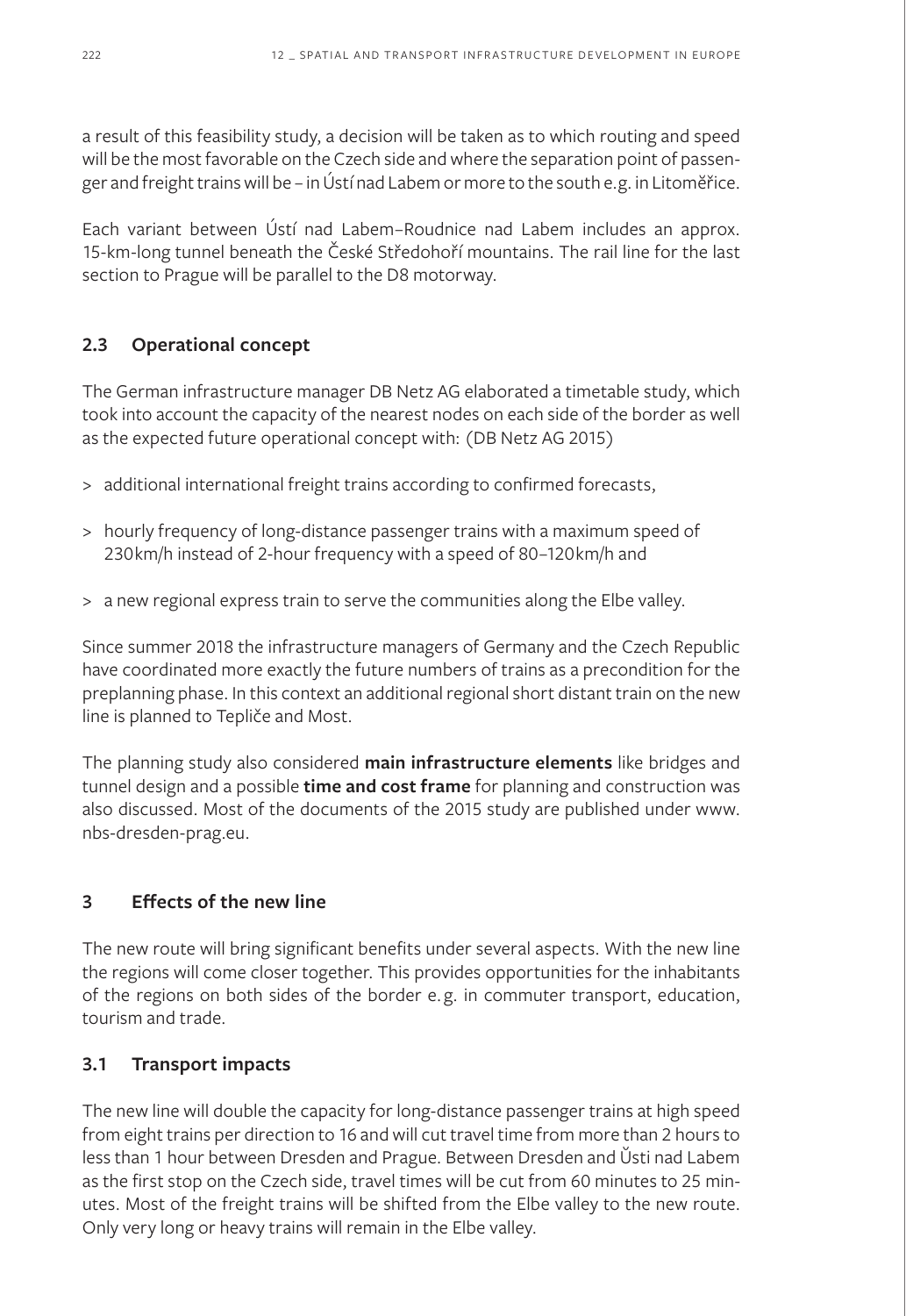With shifting the central station for the new rail line from the outskirts of Ústí nad Labem close to its city center, the attractiveness of public transport access to the downtown will be simplified. The new railway line ensures the position of the border region, being one of the main transit axes for international goods flows (e.g. containers, agricultural goods and new cars) between southeast Europe and the North and Baltic Sea ports. The freight villages, inland ports and intermodal terminals on both sides of the border which are connected to this axis will benefit from the long-term strengthening of this section of the OEM Corridor. Not least, with this new link a serious bottleneck will be removed from the OEM Corridor.



*Fig. 6: Variant of the Seidewitz valley bridge / Source: Vectorvision 2015*

With the new railway line, the risk of interrupted train service due to floods along the Elbe river can be avoided. For example, in August 2002 and June 2013 the Elbe valley was massively affected by floods. For several weeks in 2002, the railway line between Pirna and the border was closed, because the Elbe flood led to significant dam damage and the additional destruction of the electronic track control system (ESTW) in Pirna. Even after the line was opened again, it could be used for months only with restrictions, especially in international traffic from Dresden to Prague. The flood in June 2013 also caused enormous damage. Rails, bridges and roads were damaged and partially closed. The traffic in the Elbe valley was again restricted. Also the traction power supply and train protection systems were out of operation because of the flood, which led to massive delays. The section prone to flood risk will be bypassed by the new railway line.

Due to the available time till the beginning of the construction work it is planned to launch e.g. an architectural competition for the long valley bridge and maybe for the tunnel portals, leading to the better integration of these structures into the landscape.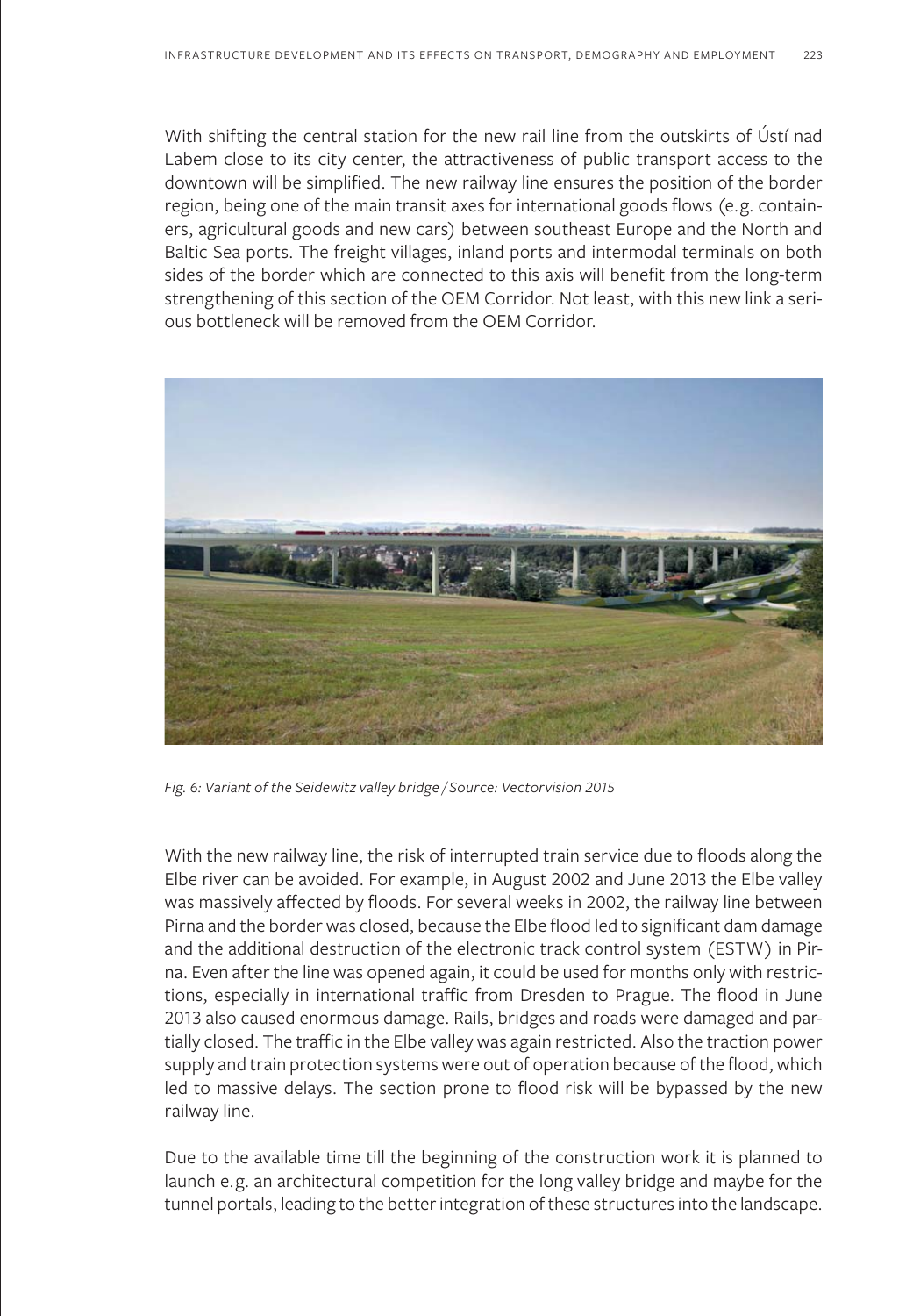# **3.2 Environmental impacts**

The Elbe valley is polluted by rail traffic and noise from the existing rail line (see Fig. 7). The valley is narrow and densely populated, especially on the Saxon side.



*Fig. 7: Noise levels along the railway line in the Elbe valley in the Königstein section / Source: EBA 2010*

The new route is dominated by a base tunnel. As a result noise pollution will be reduced significantly in the Elbe region and Saxon Switzerland, which are not only important tourist areas but in parts even a national park.

According to Environmental Impact Assessment Analysis (§2 UVPG) the defined term 'environment' contains the following aspects of environmentally designated issues:

- > humans including human health, fauna, flora and biological diversity,
- > soil, hydrology, air, climate and landscape,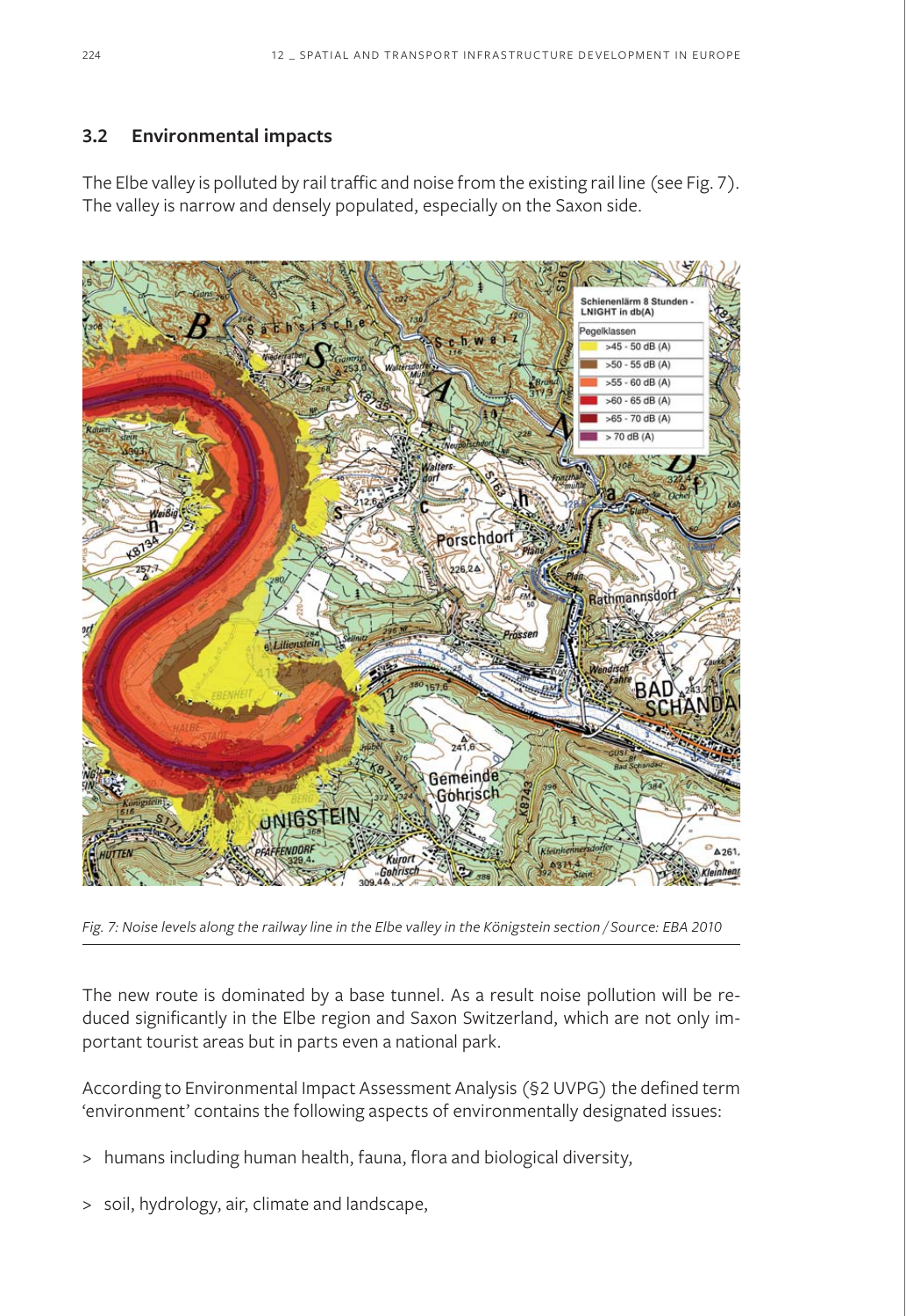- > cultural and material aspects,
- > and the interaction between the above-named aspects of environment (SMWA 2015, task 2.1.1.3).

*"The summarizing assessments of the spatial resistance analysis regarding the aspects of environment have shown at least medium spatial resistances with partial overlays. In the southern part of the investigation area where overlaps by medium and high spatial resistances appear, the technically required tunnel solution strongly relativizes the expected conflict intensity"* (SMWA 2015, task 2.1.2.5).

Based on the preliminary study, the German part of the new route is approximately 22km long. Only about 5km are routed along the surface. The objective for the next planning phase is to minimize the environmental impact of these sections by further optimization.

Due to modal shift from road to rail, the new railway line also has effects on transport-related energy consumption and greenhouse gas emissions (GHG), both due to the shorter rail connection and to the modal shift from road to rail. However, changes apply mainly to long-distance passenger and freight transport. Regional passenger transport will not be subject to significant changes as it will continue to operate mainly on the existing railway line. According to the calculations of the study, about 1,000tons of GHG emissions (CO2 equivalent) will be saved in long-distance passenger transport and more than 20,000tons in freight transport. As far as air pollutants (SO2, CO, NOX, and PM) are concerned, the calculated reduction in long distance passenger transport amounts to 7.5tons per year and to 57tons per year in freight transport. The study also monetarized the mentioned external effects. According to these calculations, nearly 3millionEUR can be saved due to the reduced GHG emissions and air pollutants in every operational year (SMWA 2014).

### **3.3 Economy and labor market impacts**

In economic figures, the cross-border section of the new railway line will involve a total investment of approximately 2.3bnEUR with 1.3bnEUR on the German and 1bnEUR on the Czech side (SMWA 2015). First indications of the macroeconomic and socio-economic effects of this infrastructure investment can be taken from a study conducted by ProgTrans AG/LUB Consulting GmbH in 2014 (SMWA 2014). This study was carried out on behalf of the Free State of Saxony, thus only the impact in the Free State of Saxony was investigated. Currently the results of this study are being updated and harmonized with socio-economic effects on the Czech side as part of a cross-border INTERREG VA-research project. It will be finalized by the end of 2019/beginning 2020. This project involves beside Saxony the region Ústí nad Labem and includes interviews of inhabitants.

For this study, a completion of the cross-border section by 2035 with a total construction period of 8 years was assumed (after about 10 years for detailed planning and approval procedures). During this period the construction project is expected to create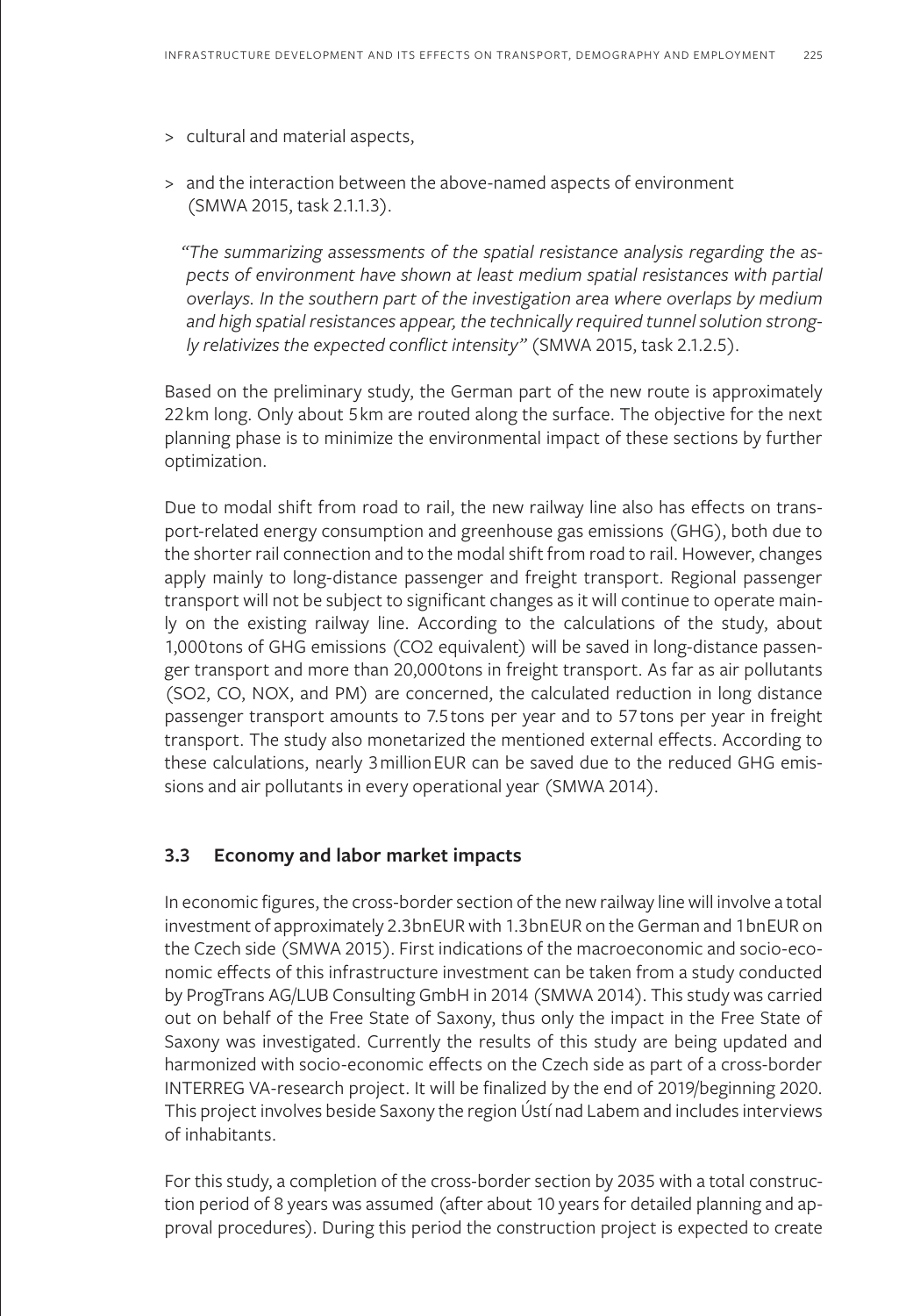about 8,700 fulltime jobs on the Saxon side (Haller 2005) in total, with an average of 1,000 full time jobs per year in Saxony. These jobs will also generate induced (secondary) employment. Based on empirical data, the induced employment can be estimated by multiplying the additional full time jobs by 1.25 up to 1.30. Accordingly, another 1,250 to 1,300 jobs can be expected per year. This factor corresponds with other analyses e.g. for a rail project in Baden-Württemberg (IWW Karlsruhe/TU Wien 2009).

At the moment the construction method of the tunnel has not yet been decided upon. If using mechanized tunneling, an area of at least 50,000m<sup>2</sup> is required for construction site equipment for such a long tunnel in comparable projects. This area is designated as an industrial site close to the northern portal and the small town Dohma. Due to its formal designation for industrial use it can be used for the tunnel construction and afterwards as an industrial site, initiating additional employment in the region in the long term.

Additional effects from the operational phase relate to improved accessibility, in particular in the surroundings of the stations Dresden, Ústí nad Labem and Prague. In addition to the provision of sufficient capacity for current and future passenger and freight flows, the main effects are to be expected in the following fields:

- > Changes in commuter flows and the regional labor market
- > Establishment of new and extension of existing companies
- > Improvements for regional tourism
- > Changes in tax revenues
- > Energy savings, reduction of GHG emissions and air pollutants

As far as commuters are concerned, travel times of about 20 minutes from Dresden to Ústí nad Labem and 1 hour to Prague provide new opportunities for the cross-border labor market, in particular from the Czech to the Saxon side. However, for the implementation of these effects, some of the following preconditions need to be fulfilled:

- > Significant increase in demand for higher qualified employees in the Dresden region (good perspectives due to new major investments and high industrial diversification in the growing conurbation)
- > Significant differences in living expenses on each side of the border, making commuting between place of residence and place of job attractive (higher relevance for Ústí region than for Prague)
- > Differences in the labour market (demand and offer) on each side of the border (currently comparatively high unemployment rate in Ŭstí region)
- > Attractive passenger train pricing for commuters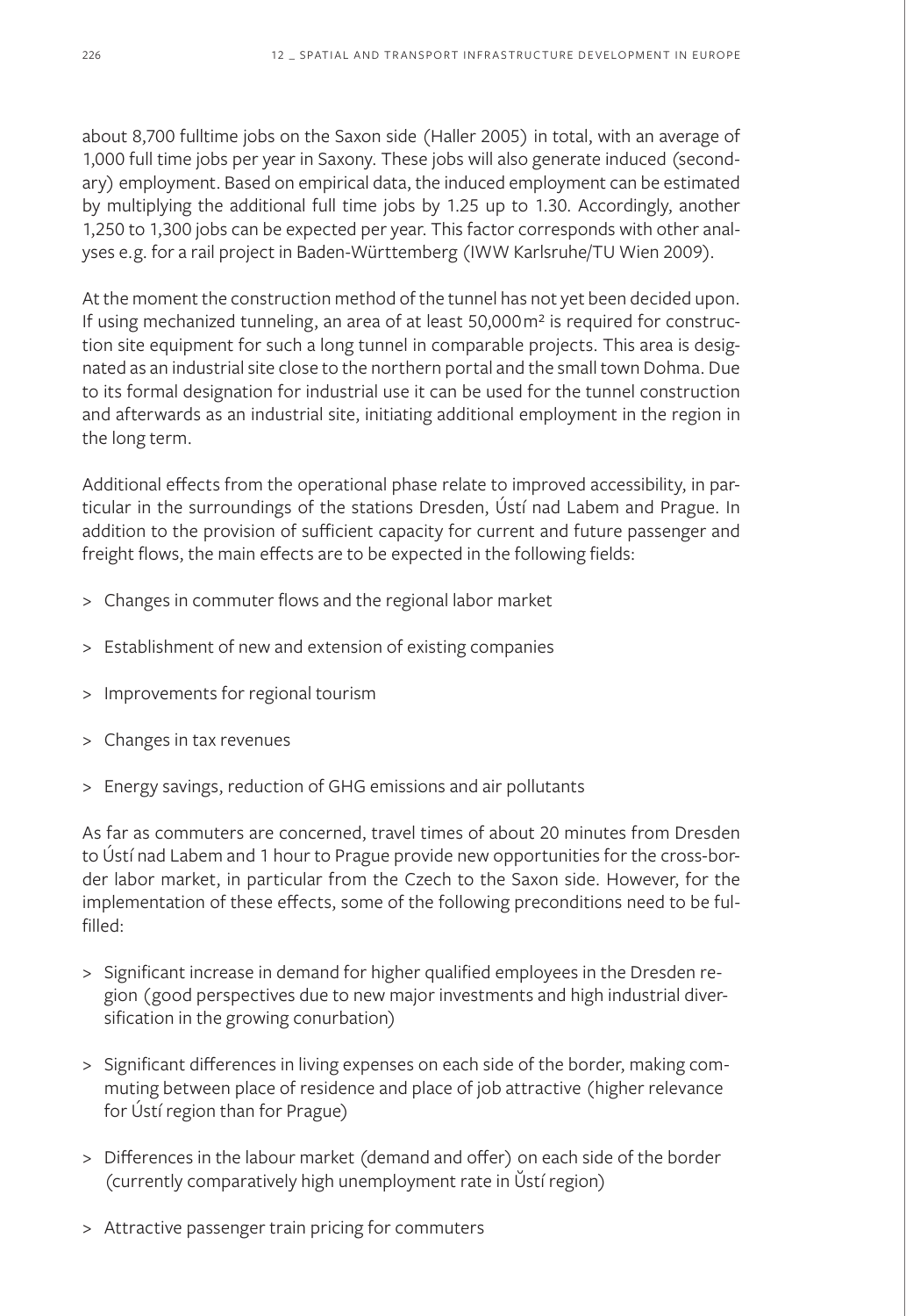Taxwise, according to the findings of the 2014 study, the construction of the German part of the new railway line will generate additional tax revenues of about 340 million EUR. This tax revenue estimation spreads over the construction period and 2 years beyond.

### **3.4 Industrial settlement impacts**

Between Saxony and the Czech Republic various and intensive economic relations exist. However, compared to other (western) European border regions, there is growth potential to be developed also in the course of the implementation of the new railway line. The conurbations of Prague and Dresden have already reached a significant level of settled manufacturing and trade companies with international, i.e. also cross-border orientation. Dresden is a high technology location of microelectronics, nanotechnology, biotechnology, pharmaceutical and automotive industry. In these industries accessibility is an important issue, e. g. when it comes to the accessibility of other production sites of the same company group. Therefore these companies and in future newly established enterprises will benefit from a more frequent and faster connection to Prague airport with its multitude of international flight connections.

Even if such effects cannot simply be monetarized, the new railway line is expected to have at least a 'soft' effect on decision processes concerning the establishment of new companies and related employment along the axis Dresden–Ustí nad Labem–Prague.

In particular for companies with a high transport and logistics intensity, a settlement close to one of the nodal points of the new rail route is attractive due to the additional capacity compared to the current bottleneck situation. An interregional industrial estate of about 140 hectares is planned by the region in the next couple of years close to the town of Pirna. It shall become attractive for big companies due to its proximity to the new rail line and the freeway A17 to the Czech Republic as well as to the Saxon capital Dresden.

# **3.5 Tourism impacts**

The tourism industry, especially day-trip tourism, will benefit from the construction of the new railway line. In Saxony the related economic effects focus mainly on Dresden. The motives of day-trip visitors include both shopping and touristic offers. Recent years have shown that Dresden is becoming increasingly attractive for day trips to tourists who stay in Prague. The reduced travel time by train will support this development. The study expects vice-versa an increased number of travelers from Saxony to Prague.

Further potential is expected for Saxon tourists travelling to the tourist region of 'Bohemian Switzerland' via Ústí nad Labem. Nevertheless, the far more positive effect will be measurable on the other side of the border in the 'Saxony Switzerland' region: the shift of the majority of the freight trains from this region in the Elbe valley to the new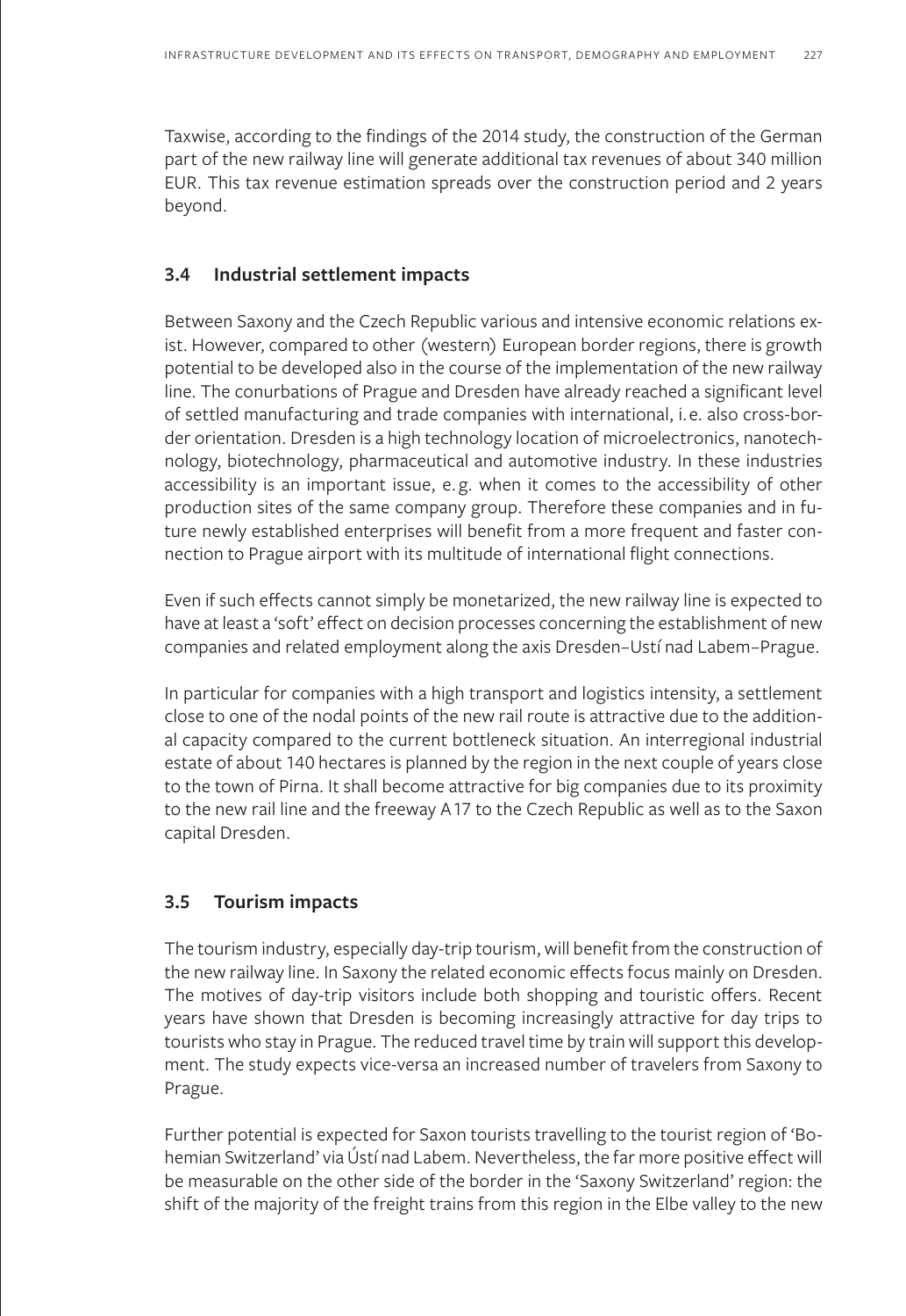base tunnel will reduce noise disturbance in the hotels and tourist attractions along the Elbe valley significantly. This will open up completely new perspectives for marketing.

In addition to the effects of noise reduction on the tourism industry in the Elbe valley, also about 70,000 residents who are currently affected by rail noise along the existing line will benefit from the tremendously lower noise level.

# **4 Further implementation schedule**

Under consideration of the differences in public law in both countries and the status of development, the current time frame is as follows:

On the German side the project is included in the Federal Transport Infrastructure Plan BVWP (BMVI 2017). The preplanning phase will start in 2019/20. Therefore cross-border working groups will be established. The first working group has been active since the beginning of 2018. Currently the Czech Republic is elaborating a feasibility study, which will be finished at the end of 2019. This is the basis for the next formal steps according to public law in the Czech Republic.

In May 2018 the BMVI and CZ MoT agreed to the project in a kick-off meeting. There is agreement between both sides that the planning for the cross border tunnel will be done by DB Netz AG in cooperation with the Czech side.

At the end of 2019 the regional planning procedure will start on the German side.

A trilateral agreement between DE-CZ-AT for the development of the rail connection Berlin-Prague-Vienna is under preparation for signature. This will be followed by a bilateral treaty for the cross border section later on. The planning phase is estimated to take at least 10 years. Thus, the start of construction work is feasible at the end of the next decade (2028/29) with the test phase to begin around 2035/36.

# **5 Initiative of the Free State of Saxony**

In Germany rail infrastructure is the responsibility of the federal BMVI. The admission for the planning and financing of rail projects of national importance is regulated on the basis of the Federal Transport Infrastructure Plan. Since the new line also has great importance for transport and regional planning in Saxony, the Free State of Saxony started the initiative and launched several studies within the last 10 years. From the beginning of this process on, from a Saxon perspective the goal to be achieved was to find the most effective alternative for routing outside the Elbe valley. All pilot studies were financed by the regional government of Saxony. This was done in close cooperation with the CZ MoT which represents a Member State and usually deals only with the federal BMVI, i.e. the national level. This constellation shows the high relevance of this infrastructure for the Free State of Saxony and the very close cooperation with the Czech neighbors.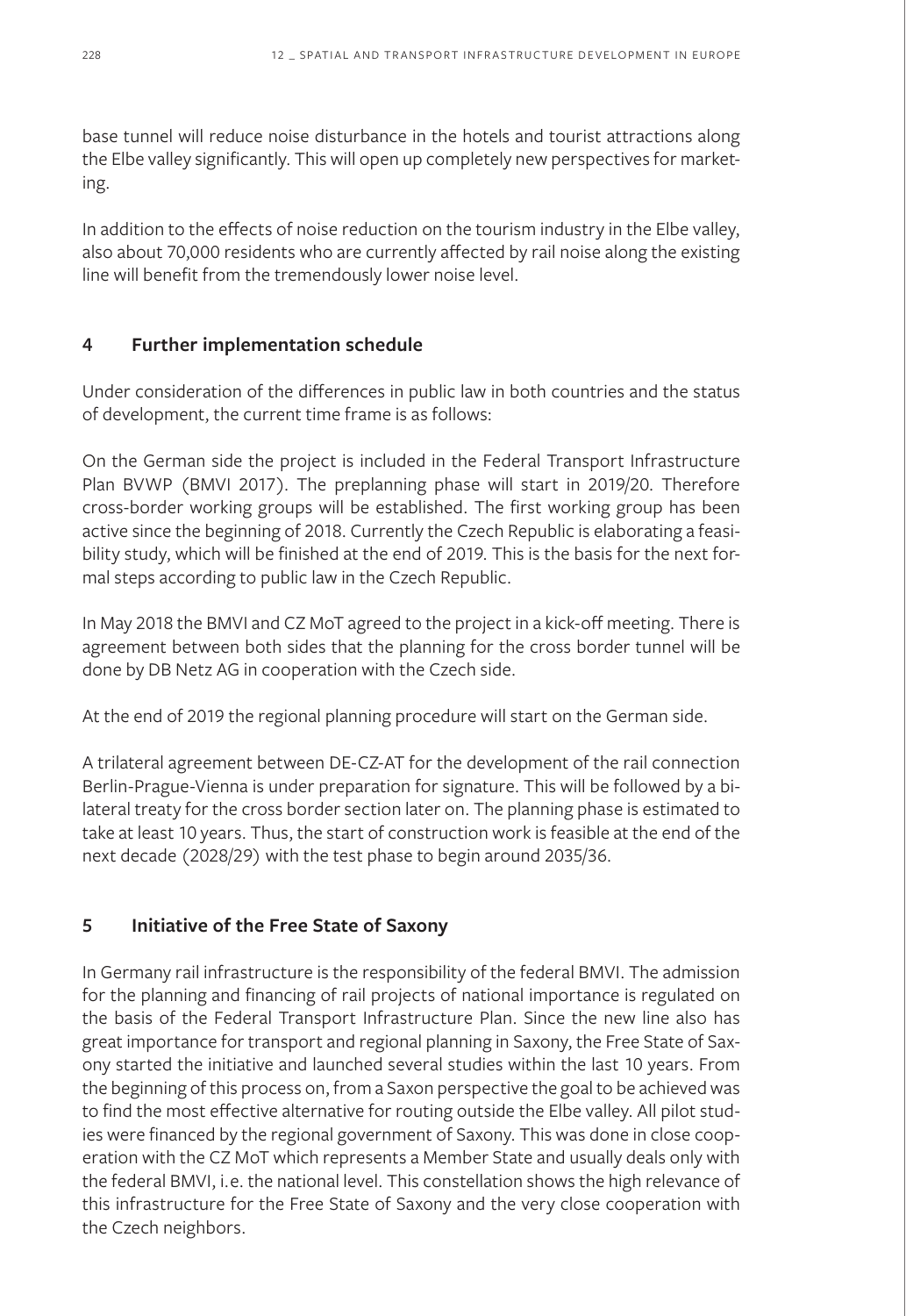As a consequence of this approach, the preliminary study at hand already includes details of a pre-planning phase. Since 2012 the Free State of Saxony has directly involved the Saxon geologists of the regional authorities (LfULG 2015) to get more detailed knowledge of the geological situation along the new rail line. The detailed involvement of geologists at such an early stage is not the standard approach for the planning of large infrastructure projects in Germany. However, from the geologic survey important aspects have been successfully taken into account in addition to technical and environmental requirements. This procedure enabled the Free State of Saxony to submit this complex project to the BVWP at a very high planning level. This is exceptional, compared to other similar projects in Germany.

### **6 New rail line Dresden–Prague EGTC**

To support the implementation of this project, a European Grouping for Territorial Cohesion (EGTC) was founded in spring 2016 after only a 16 month preparation period. The members are the Czech Republic (represented by the Czech Ministry of Transport), the Free State of Saxony (represented by the Saxon State Ministry of Economic Affairs, Labor and Transport and both border regions – Landkreis Sächsische Schweiz-Osterzgebirge and Ústí Region. Both regions have a strong interest, since they are affected by the current traffic and noise pollution in the Elbe valley and will benefit substantially from the new railway line. The main focus of this EGTC is on public communication and supporting the upcoming planning and permission steps. Involving the regions enables direct contact to the inhabitants to increase acceptance for the project by inclusion of the public in the planning and implementation process.

The EGTC will also play an important coordination role between the decision-makers, the planners and all necessary authorities.

**Literature**

BMVI – Federal Ministry of Transport and Digital Infrastructure (2016): Federal Transport Infrastructure Plan 2030.

DB Netz AG – Infrastructure manager of the German Railways (n.y.): Guideline 413, Infrastructure Design, Trackstandard M 230 (413.0301.A03).

DB Netz AG – Infrastructure manager of the German Railways (2015): Time Table Study New Dresden-Prague line.

DB Netz AG – Infrastructure manager of the German Railways (2017): presentation held on June 12<sup>th</sup> in Dresden in a meeting with SMWA, Federal Railway Office Germany, Federal Ministry of Transport and Digital Infrastructure and Saxon Ministry of Interior.

EBA – Federal Railway Office Germany (2010): Umgebungslärmkartierung.

http://laermkartierung1.eisenbahn-bundesamt.de (October 19, 2018).

EC – European Commission (2014): Orient/East-Med Core Network Corridor Study, Final Report. Brussel.

Haller, R. (2005): Beschäftigungseffekte von Verkehrsinfrastruktur Investitionen. Wien.

IWW-Institut für Wirtschaftspolitik und Wirtschaftsforschung Universität Karlsruhe / Fachbereich Stadt- und Regionalforschung am Department für Raumentwicklung der TU Wien, Volkswirtschaftliche Bewertung des Projekts Baden-Württember 21 (BW21) Gutachten im Auftrag des Innenministeriums Baden-Württemberg, Endbericht 2009).

LfULG – Landesamt für Umwelt, Landwirtschaft und Geologie in Freiberg / State Office for Environment, Geology and Agriculture Freiberg. (2015): Geophysical studies of the Börnersdorf structure in the eastern Erzgebirge to clarify the tectonic situation.